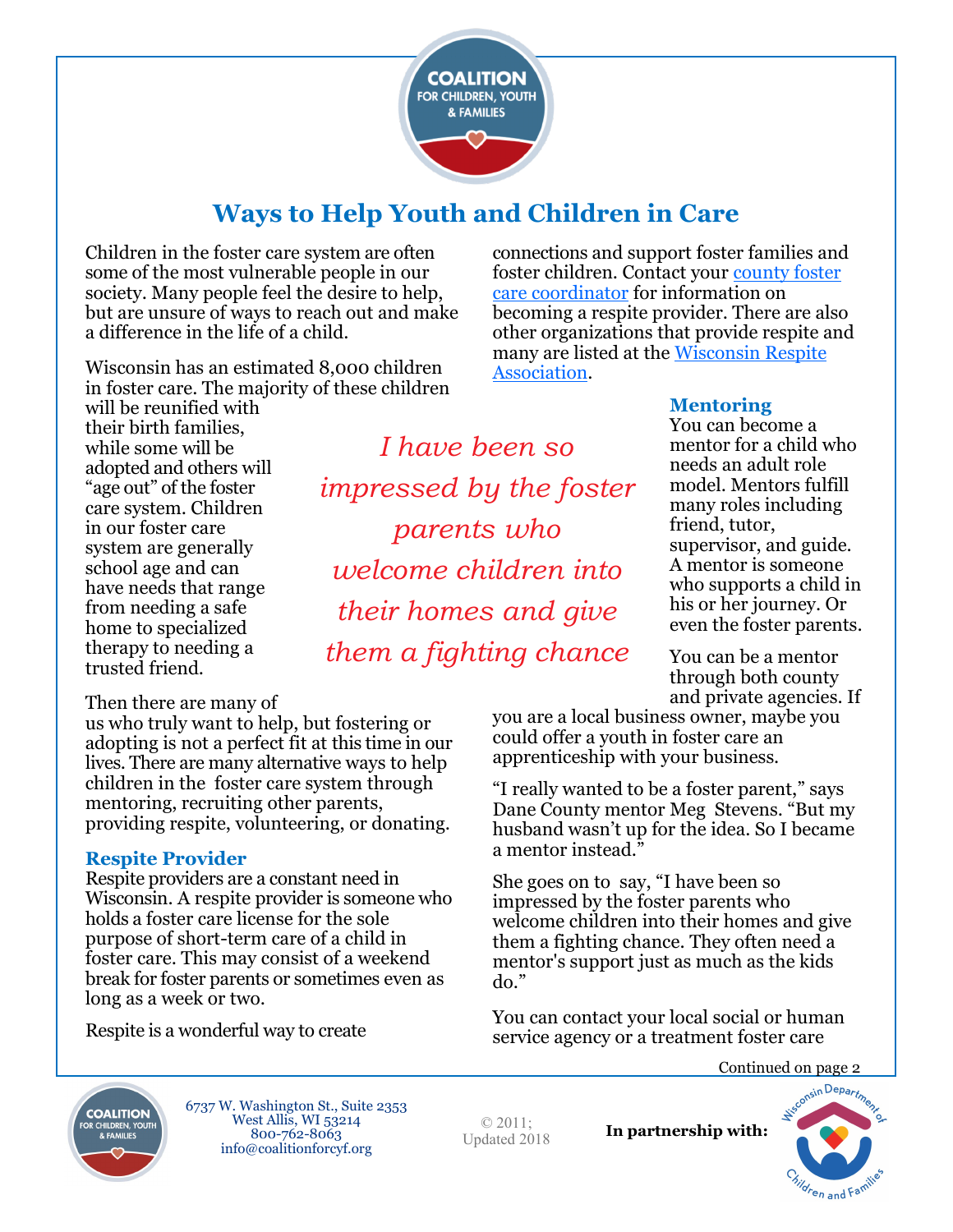agency to find out how you can become involved in mentoring in your community.

## **Help By Recruiting Others**

Even though you personally may not become a foster or adoptive parent, perhaps you could help recruit others. You could refer friends, neighbors, or relatives to contact us at the Wisconsin Foster Care & Adoption Resource Center. We will give them information on the process to become a foster or adoptive parent. Contact us at 800-947-8074 or at info@coalitionforcyf.org.

You could also display foster care and adoption brochures or posters within your community or business or host an informational event. Some people have invited foster parents to come speak at their churches or at service groups (Elks, Lions Club, Rotary, etc.) that they attend.

#### **Community Volunteerism**

The opportunities to volunteer and make a positive difference in the lives of youth in care are endless. Volunteers are needed in schools to help with mentoring, after school tutoring, or coaching. There are many opportunities to

volunteer at community centers such as:

- [YMCA](http://www.ymca.net)
- [Boys and Girls Clubs](http://www.bgca.org/Pages/index.aspx)
- [Girl Scouts](http://www.girlscouts.org/) or [Boy Scouts](http://www.scouting.org/)
- [Big Brothers/Big Sisters](http://www.bbbs.org/)
- After School programs
- Community Centers
- Daycare Centers
- Hospitals or Clinics
- Community Service Programs

## **Background Checks and Training**

If you choose to help a child directly through driving, mentoring, fostering, etc. —you will be required to go through the county or agency's background check process. This is standard for all caregivers in Wisconsin. Your agency or county staff will give you the forms that you'll need to complete.

Most programs also have additional training or orientation that you'll be required to attend.

[The United Way](http://www.unitedway.org/) supports many agencies that affect foster care. Perhaps your skills and knowledge could be useful in community service groups like the Elks Club, Rotary, Knights of Columbus, or Lions and

Lioness Clubs.

### **Volunteer Drivers**

Many counties have a *Volunteer Driver*  program, where you transport children to appointments. As many parents know, sometimes the best conversations you have with kids is when you're driving. This is a vital support for youth and

families. Some volunteer driver programs reimburse you for mileage for some appointments, but check with your local human service agency for additional details and information.

## **Donations**

This is another important way for you to assist children in need. Many foster children enter care with little to no personal belongings. Child welfare and human service agencies would be happy to accept donations such as:

Continued on page 3



6737 W. Washington St., Suite 2353 West Allis, WI 53214 800-762-8063 info@coalitionforcyf.org

© 2011; Updated 2018

**In partnership with:**